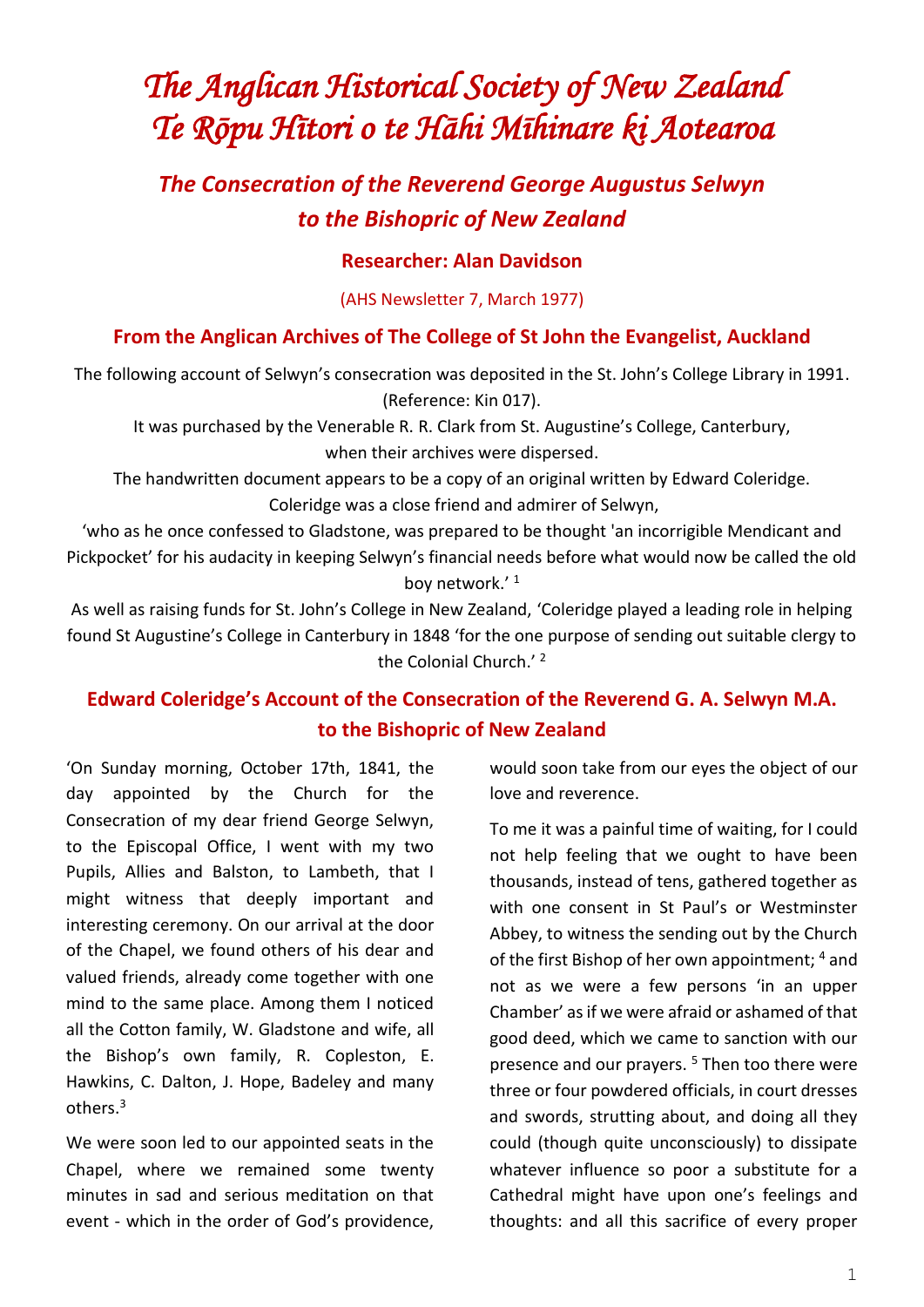attempt to give outward effect to such a ceremony was and has been on many former occasions owing to a fear, that too many persons might be present, to suit the convenience of Mrs. Howley and her cold collation. <sup>6</sup> To such an extent has this system of private consecrations been carried, that it is an actual fact, that my own cousin, the present Bishop of Barbados  $<sup>7</sup>$  was</sup> admitted to that sacred Order of which he has since proved himself under God so worthy, in the presence of I believe only Judge Patteson, <sup>8</sup> besides the necessary attendants. I feel that such a practice cannot last much longer; the feeling of the Church will become too strong, and her cry of indignation so loud, that it will pierce even the walls of Addington and rouse the Archbishop from his slumber.<sup>9</sup> His Grace will not, I trust and hope, go on paying fines to be allowed to violate the Law, and do in Lambeth Chapel what he ought to do in Canterbury Cathedral.<sup>10</sup>

To proceed however, at 11 o'clock the Archbishop, Bishops of London, Lincoln and Barbados,<sup>11</sup> Dr Nichol and our dear friend Selwyn entered; the latter dressed in a Master of Arts gown and cassock, and looking, as he always does, but more especially when occupied in any Church duty, simple and full of thought. He sat on the left side, near the altar rails, as being near the vestry, and convenient for the part he was to fill. His Mother, sister, wife, Miss E. Hobhouse and Caroline Palmer were in a seat upstairs looking down on the Altar.<sup>12</sup> The morning service was performed by Dr. Mill and Mr. Harrison. The sound of the responses warmed one's spirit; uttered as they were by about 80 co-operative hearts, they sounded as if they really would reach God's ears, and they in some degree realised to my mind, what I had read in Basil and Chrysostom's writings about the thunder-like tone of primitive congregations when they would fall to prayer, and cry aloud 'Let us pray. Let us pray more earnestly.'

The sermon was preached by the Bishop of Barbados from 1. Timothy: 5.10th verse in a very feeling manner, and as if he had himself learned by long experience the perfect truth of every word he uttered. I thought that part of it, in which he spoke of the occasional 'loneliness' of a missionary, and the comforting assurance then of the presence of Living God with him, was very touching. It seemed as if he was recalling what his own heart had felt and experienced. Full also of friendship and truth was his concluding prayer for our dear friend, although perhaps somewhat too long, and from its length almost harrowing. I, in common with most of those present, was much overcome and Selwyn himself, though I could see by his face, that he was deeply affected, yet showed no outward mark of feeling visible to the eye of one who did not know him well. He was doubtless occupied in inward prayer for support; and that enabled him to keep his natural emotions under just control, just as I have seen him more than once by the bedside of a dying friend, feeling most acutely yet acting, as if he had no difficulty in keeping down the swellings and uprisings of his heart within him.

The moment now came, in which his own particular part in the service was to begin. He was led up to the Altar by the Bishops of Lincoln and Barbados and by them presented to the Archbishop, sitting in his chair. He was at this time vested in his Rochet, a sort of white lawn cassock and his appearance was such as simultaneously to remind many present of the pictures of the early Martyrs in old Fox's book. He took the prescribed oaths and answered the Archbishop's questions with great simplicity and deep feeling. I am sure all present must have been touched by the devout sanctity of his whole bearing and manner, and the profound sincerity, with which he replied to the searching interrogatories, laying as he did such a stress on the latter words of each answer, as to show where he placed his trust. I shall not easily forget the tone in which he uttered those short expressions. 'The Lord being my helper,' and 'I will so be by the help of GOD.' After the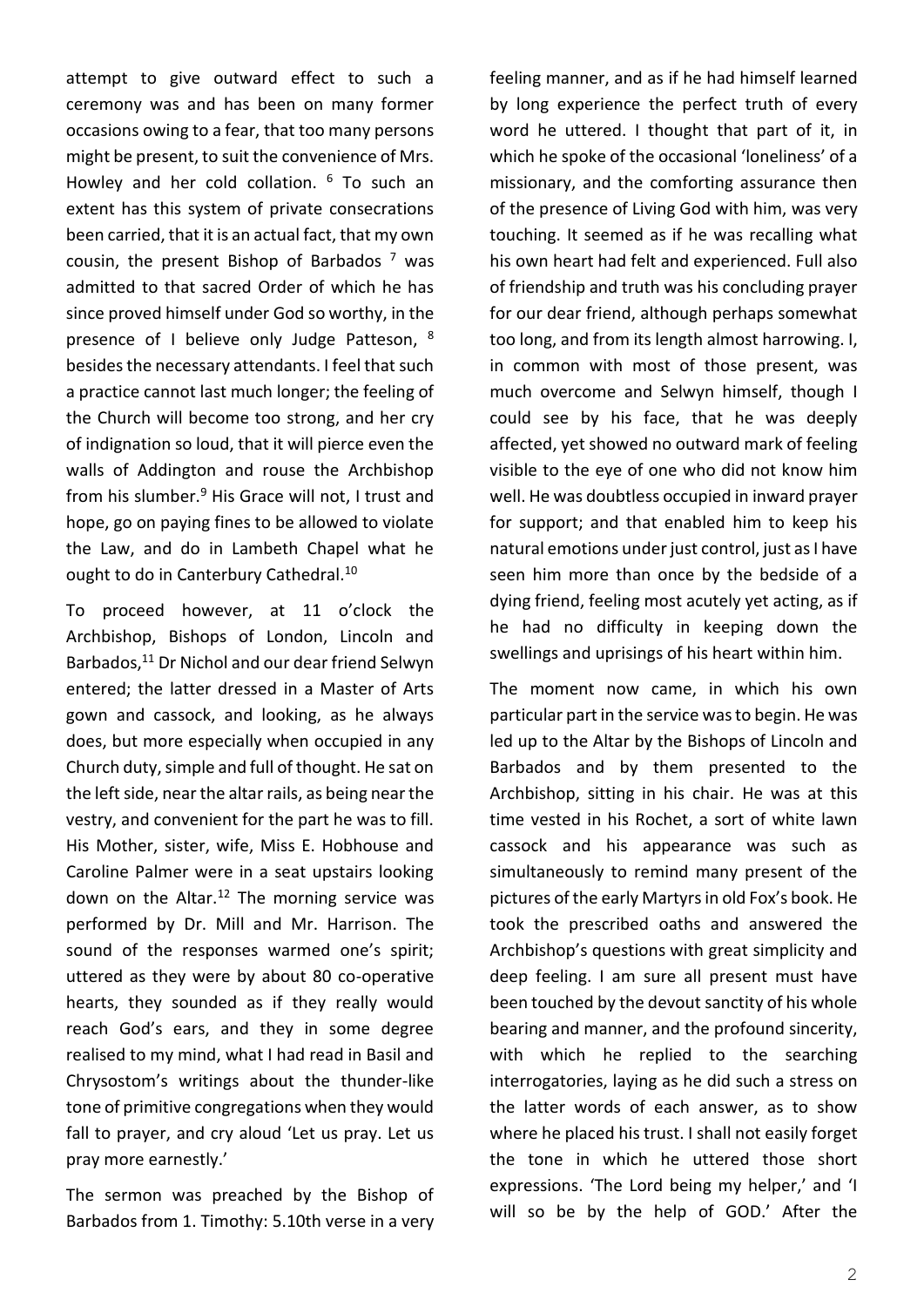Archbishop's acceptance of him, and prayer for him, he returned for a minute or two to the vestry; where returning in the full episcopal attire he knelt down again and 'Veni Creator' having been said over him, the Bishops all laid their hands on his head, and the Archbishop uttered the solemn words of Consecration, and afterwards delivered the Bible into his hands. He then rose from his knees, and went within the rails, taking his seat by the side of the Bishops of Lincoln and Barbados. We, about 50 of us (all males, for no females, no not even the Bishop's own family, were permitted to participate), then received the Lord's Supper, the Archbishop and Bishop of London officiating.  $13$  1 was much overcome during the whole service by feelings, which God will, I hope and believe, forgive; but not so much as to prevent my thoroughly attending to and sharing in every part of it.

When the Epistle was read by the Bishop of Barbados from 1 Tim. 3.1., I applied each requisite for the perfect idea of a Christian Bishop therein laid down to our dear friend's character, and with single exception of a few instances of brief impatience. I found him to come up exactly to St Paul's standard; and it is now, on calmer consideration, my deep and inward conviction, that he does. For in him almost more, than in anyone else I have ever known, are combined largeness of mind and heart, with clearness of speech and inflexibility of purpose, and all these operating under the overruling guidance of Charity in the most comprehensive and Christian sense of that essentially Christian word. During his examination, and at the moment, when he was admitted within the altar rails, I looked attentively at the Archbishop, and I thought I could read in his countenance as clearly as if he had said it in so many words, a full sense and acknowledgement of the nobleness of the singlehearted man, that stood before him. Of one thing I am quite sure that, if he did not so think and feel, we all of us did.

Oh! may the GOD of Abraham, Isaac and Jacob, go up with him, as with Moses of old, into the land, whither he is called, and may every blessing, for which the most devoted heart can conceive or utter a prayer, be showered down on him and his, by the Giver of all good gifts; may the mountains be made low, and the rough places plain before the feet of him, when preaching the Gospel of Peace to the benighted heathens; may he find 'bread from heaven' in the pathless wilderness, when his earthly needs are most pressing and may a stream of living water follow his life through many a day and sandy plain, to refresh his fainting heart and add new vigour to his life. May his ministry be eminently successful, so that even in his lifetime he may 'see of the travail of his soul and be satisfied.' May he live in Peace and depart in the Lord, and in the world of Spirits may he be among those Saints, to whom white robes will be given, until after the final Judgement he shall be called to sit down for ever at the supper of the Lamb.

Amen and Amen.'

#### **Endnotes**

<sup>1</sup> W.E. Limbrick, ed., Bishop Selwyn in New Zealand 1842-1869, Palmerston North, 1983, p. 14.

<sup>&</sup>lt;sup>2</sup> A.K. Davidson, "Colonial Christianity: The Contribution of the Society for the Propagation of the Gospel to the Anglican Church in New Zealand 1840-80", The Journal of Religious History, December 1990, p.179.

<sup>&</sup>lt;sup>3</sup> The Rev. William Cotton accompanied Selwyn to New Zealand. W.E. Gladstone was a student at Eton with Selwyn and a lifelong friend. Ernest Hawkins was Secretary of the Colonial Bishoprics Fund and also